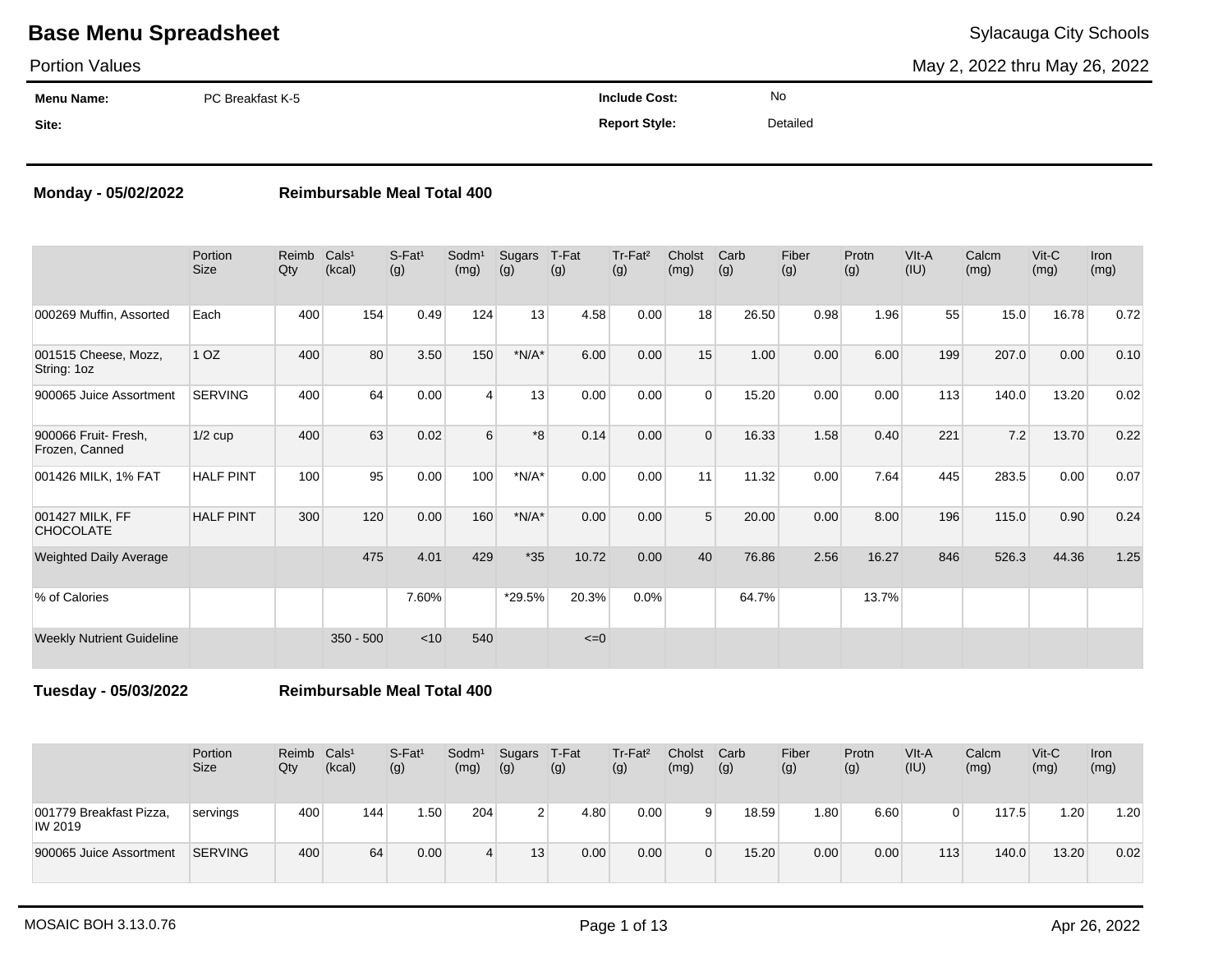Portion Values

May 2, 2022 thru May 26, 2022

|                                        | Portion<br>Size  | Reimb<br>Qty | Cals <sup>1</sup><br>(kcal) | S-Fat <sup>1</sup><br>(g) | Sodm <sup>1</sup><br>(mg) | Sugars<br>(g) | T-Fat<br>(g) | Tr-Fat <sup>2</sup><br>(g) | Cholst<br>(mg) | Carb<br>(g) | Fiber<br>(g) | Protn<br>(g) | VIt-A<br>(IU) | Calcm<br>(mg) | $V$ it-C<br>(mg) | <b>Iron</b><br>(mg) |
|----------------------------------------|------------------|--------------|-----------------------------|---------------------------|---------------------------|---------------|--------------|----------------------------|----------------|-------------|--------------|--------------|---------------|---------------|------------------|---------------------|
| 900066 Fruit- Fresh,<br>Frozen, Canned | $1/2$ cup        | 400          | 63                          | 0.02                      | $6 \overline{6}$          | *8            | 0.14         | 0.00                       | $\Omega$       | 16.33       | 1.58         | 0.40         | 221           | 7.2           | 13.70            | 0.22                |
| 001426 MILK, 1% FAT                    | <b>HALF PINT</b> | 100          | 95                          | 0.00                      | 100                       | $*N/A*$       | 0.00         | 0.00                       | 11             | 11.32       | 0.00         | 7.64         | 445           | 283.5         | 0.00             | 0.07                |
| 001427 MILK, FF<br><b>CHOCOLATE</b>    | <b>HALF PINT</b> | 300          | 120                         | 0.00                      | 160                       | $*N/A*$       | 0.00         | 0.00                       | 5              | 20.00       | 0.00         | 8.00         | 196           | 115.0         | 0.90             | 0.24                |
| <b>Weighted Daily Average</b>          |                  |              | 385                         | 1.52                      | 359                       | $*24$         | 4.94         | 0.00                       | 16             | 67.95       | 3.38         | 14.91        | 592           | 421.9         | 28.78            | 1.64                |
| % of Calories                          |                  |              |                             | 3.55%                     |                           | $*24.9%$      | 11.5%        | 0.0%                       |                | 70.6%       |              | 15.5%        |               |               |                  |                     |
| <b>Weekly Nutrient Guideline</b>       |                  |              | $350 - 500$                 | $<$ 10                    | 540                       |               | $\leq=0$     |                            |                |             |              |              |               |               |                  |                     |

### **Wednesday - 05/04/2022 Reimbursable Meal Total 400**

|                                         | Portion<br>Size  | Reimb<br>Qty | Cals <sup>1</sup><br>(kcal) | $S-Fat1$<br>(g) | Sodm <sup>1</sup><br>(mg) | Sugars<br>(g) | T-Fat<br>(g) | Tr-Fat <sup>2</sup><br>(g) | Cholst<br>(mg) | Carb<br>(g) | Fiber<br>(g) | Protn<br>(g) | VIt-A<br>(IU) | Calcm<br>(mg) | $V$ it- $C$<br>(mg) | Iron<br>(mg) |
|-----------------------------------------|------------------|--------------|-----------------------------|-----------------|---------------------------|---------------|--------------|----------------------------|----------------|-------------|--------------|--------------|---------------|---------------|---------------------|--------------|
| 001719 Cinnamon Roll<br>$(WG)$ w/ Icing | each             | 400          | 212                         | 0.52            | 141                       | 19            | 1.04         | $*0.00$                    | 5              | 46.57       | 3.13         | 5.21         | 208           | 41.8          | 3.13                | 1.88         |
| 001470 Sausage Link; 1<br>link          | 1 link           | 400          | 80                          | 2.00            | 178                       | $\Omega$      | 7.00         | 0.00                       | 20             | 0.00        | 0.00         | 4.00         | $\Omega$      | 0.0           | 0.00                | 0.36         |
| 900065 Juice Assortment                 | <b>SERVING</b>   | 400          | 64                          | 0.00            | 4                         | 13            | 0.00         | 0.00                       | $\Omega$       | 15.20       | 0.00         | 0.00         | 113           | 140.0         | 13.20               | 0.02         |
| 900066 Fruit- Fresh,<br>Frozen, Canned  | $1/2$ cup        | 400          | 63                          | 0.02            | 6                         | $*8$          | 0.14         | 0.00                       | $\Omega$       | 16.33       | 1.58         | 0.40         | 221           | 7.2           | 13.70               | 0.22         |
| 001426 MILK, 1% FAT                     | <b>HALF PINT</b> | 100          | 95                          | 0.00            | 100                       | $*N/A*$       | 0.00         | 0.00                       | 11             | 11.32       | 0.00         | 7.64         | 445           | 283.5         | 0.00                | 0.07         |
| 001427 MILK, FF<br><b>CHOCOLATE</b>     | <b>HALF PINT</b> | 300          | 120                         | 0.00            | 160                       | $*N/A*$       | 0.00         | 0.00                       | 5              | 20.00       | 0.00         | 8.00         | 196           | 115.0         | 0.90                | 0.24         |
| Weighted Daily Average                  |                  |              | 534                         | 2.54            | 474                       | $*41$         | 8.18         | $*0.00$                    | 32             | 95.93       | 4.71         | 17.52        | 800           | 346.1         | 30.70               | 2.68         |
| % of Calories                           |                  |              |                             | 4.28%           |                           | $*30.7%$      | 13.8%        | $*0.0\%$                   |                | 71.9%       |              | 13.1%        |               |               |                     |              |
| <b>Weekly Nutrient Guideline</b>        |                  |              | $350 - 500$                 | < 10            | 540                       |               | $\leq=0$     |                            |                |             |              |              |               |               |                     |              |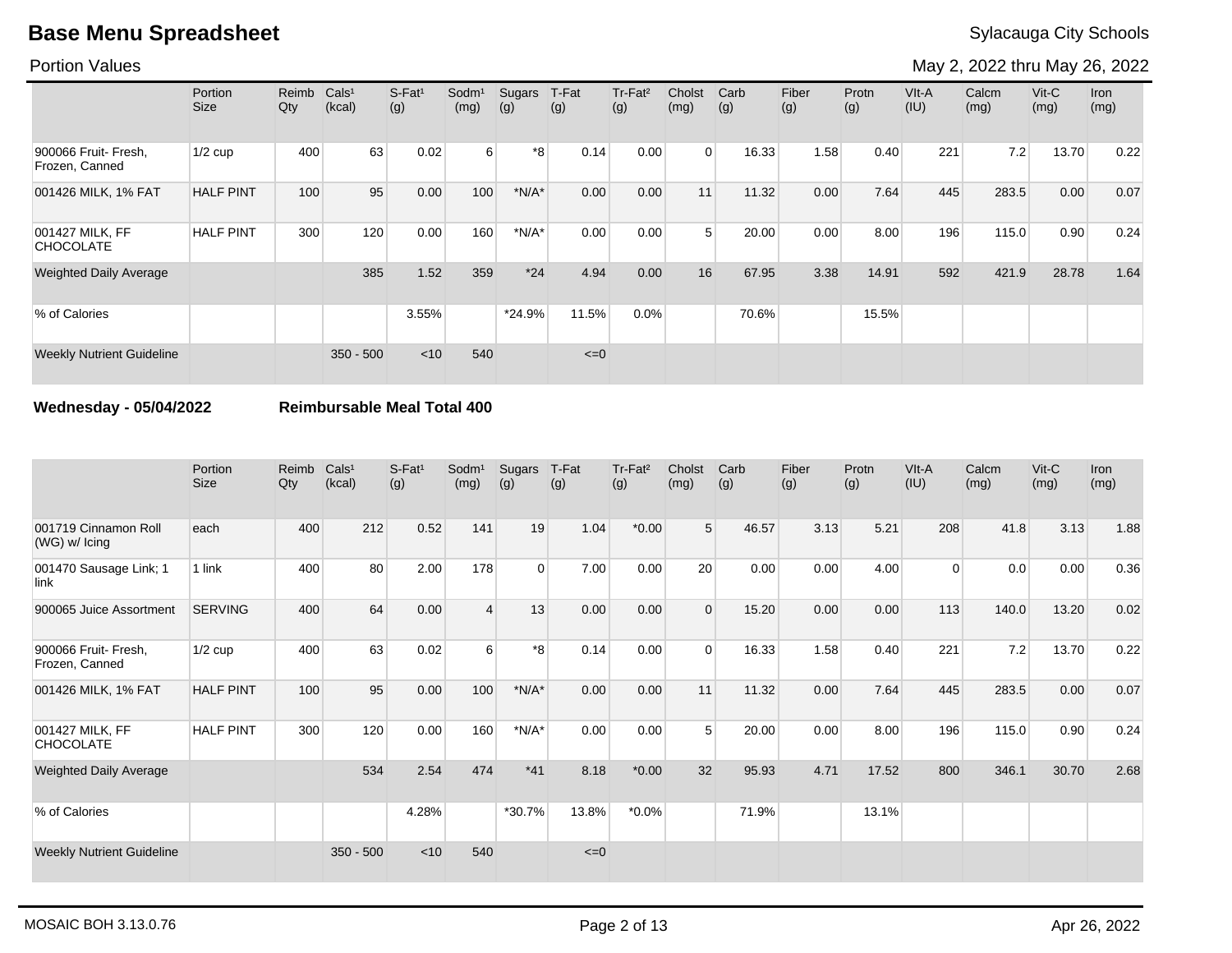#### Portion Values

May 2, 2022 thru May 26, 2022

## **Thursday - 05/05/2022 Reimbursable Meal Total 300**

|                                        | Portion<br><b>Size</b> | Reimb<br>Qty | Cals <sup>1</sup><br>(kcal) | $S-Fat1$<br>(g) | Sodm <sup>1</sup><br>(mg) | Sugars<br>(g) | T-Fat<br>(g) | Tr-Fat <sup>2</sup><br>(g) | Cholst<br>(mg) | Carb<br>(g) | Fiber<br>(g) | Protn<br>(g) | VIt-A<br>(IU)  | Calcm<br>(mg) | Vit-C<br>(mg) | Iron<br>(mg) |
|----------------------------------------|------------------------|--------------|-----------------------------|-----------------|---------------------------|---------------|--------------|----------------------------|----------------|-------------|--------------|--------------|----------------|---------------|---------------|--------------|
| 001631 Strudel Stick,<br>Apple         | <b>EACH</b>            | 400          | 290                         | 3.00            | 240                       | 22            | 9.00         | 0.00                       | 15             | 48.00       | 3.00         | 5.00         | $\overline{0}$ | 0.0           | 0.00          | 0.00         |
| 900066 Fruit- Fresh,<br>Frozen, Canned | $1/2$ cup              | 400          | 63                          | 0.02            | 6                         | *8            | 0.14         | 0.00                       | $\Omega$       | 16.33       | 1.58         | 0.40         | 221            | 7.2           | 13.70         | 0.22         |
| 900065 Juice Assortment                | <b>SERVING</b>         | 400          | 64                          | 0.00            | 4                         | 13            | 0.00         | 0.00                       | $\Omega$       | 15.20       | 0.00         | 0.00         | 113            | 140.0         | 13.20         | 0.02         |
| 001426 MILK, 1% FAT                    | <b>HALF PINT</b>       | 100          | 95                          | 0.00            | 100                       | $*N/A*$       | 0.00         | 0.00                       | 11             | 11.32       | 0.00         | 7.64         | 445            | 283.5         | 0.00          | 0.07         |
| 001427 MILK, FF<br><b>CHOCOLATE</b>    | <b>HALF PINT</b>       | 300          | 120                         | 0.00            | 160                       | $*N/A*$       | 0.00         | 0.00                       | 5              | 20.00       | 0.00         | 8.00         | 196            | 115.0         | 0.90          | 0.24         |
| <b>Weighted Daily Average</b>          |                        |              | 708                         | 4.03            | 526                       | $*58$         | 12.18        | 0.00                       | 29             | 129.81      | 6.11         | 17.75        | 789            | 405.7         | 36.77         | 0.58         |
| % of Calories                          |                        |              |                             | 5.12%           |                           | *32.8%        | 15.5%        | 0.0%                       |                | 73.3%       |              | 10.0%        |                |               |               |              |
| <b>Weekly Nutrient Guideline</b>       |                        |              | $350 - 500$                 | < 10            | 540                       |               | $\leq=0$     |                            |                |             |              |              |                |               |               |              |

#### **Friday - 05/06/2022 Reimbursable Meal Total 400**

|                                                      | Portion<br>Size  | Reimb Cals <sup>1</sup><br>Qty | (kcal) | $S$ -Fat <sup>1</sup><br>(g) | Sodm <sup>1</sup><br>(mg) | Sugars<br>(g)  | T-Fat<br>(g) | Tr-Fat <sup>2</sup><br>(g) | Cholst<br>(mg)  | Carb<br>(g) | Fiber<br>(g) | Protn<br>(g) | VIt-A<br>(IU) | Calcm<br>(mg) | $V$ it-C<br>(mg) | <b>Iron</b><br>(mg) |
|------------------------------------------------------|------------------|--------------------------------|--------|------------------------------|---------------------------|----------------|--------------|----------------------------|-----------------|-------------|--------------|--------------|---------------|---------------|------------------|---------------------|
| 000303 Chicken Patty for<br><b>Biscuit</b>           | <b>EACH</b>      | 400                            | 130    | 1.50                         | 200                       | $\Omega$       | 6.00         | 0.00                       | 30 <sup>1</sup> | 7.00        | 1.00         | 9.00         | 30            | 50.0          | 0.00             | 0.00                |
| 001752 BISCUIT,<br><b>SOUTHERN STYLE NON-</b><br>WG. | <b>EACH</b>      | 400                            | 210    | 4.51                         | 421                       | $\overline{3}$ | 9.02         | 0.00                       | $\Omega$        | 28.06       | 1.00         | 5.01         | $\Omega$      | 100.2         | 0.00             | 1.44                |
| 900065 Juice Assortment                              | <b>SERVING</b>   | 400                            | 64     | 0.00                         | $\overline{4}$            | 13             | 0.00         | 0.00                       | $\Omega$        | 15.20       | 0.00         | 0.00         | 113           | 140.0         | 13.20            | 0.02                |
| 900066 Fruit- Fresh,<br>Frozen, Canned               | $1/2$ cup        | 400                            | 63     | 0.02                         | $6 \overline{6}$          | $*8$           | 0.14         | 0.00                       | $\Omega$        | 16.33       | 1.58         | 0.40         | 221           | 7.2           | 13.70            | 0.22                |
| 001426 MILK, 1% FAT                                  | <b>HALF PINT</b> | 100                            | 95     | 0.00                         | 100                       | $*N/A*$        | 0.00         | 0.00                       | 11 <sub>1</sub> | 11.32       | 0.00         | 7.64         | 445           | 283.5         | 0.00             | 0.07                |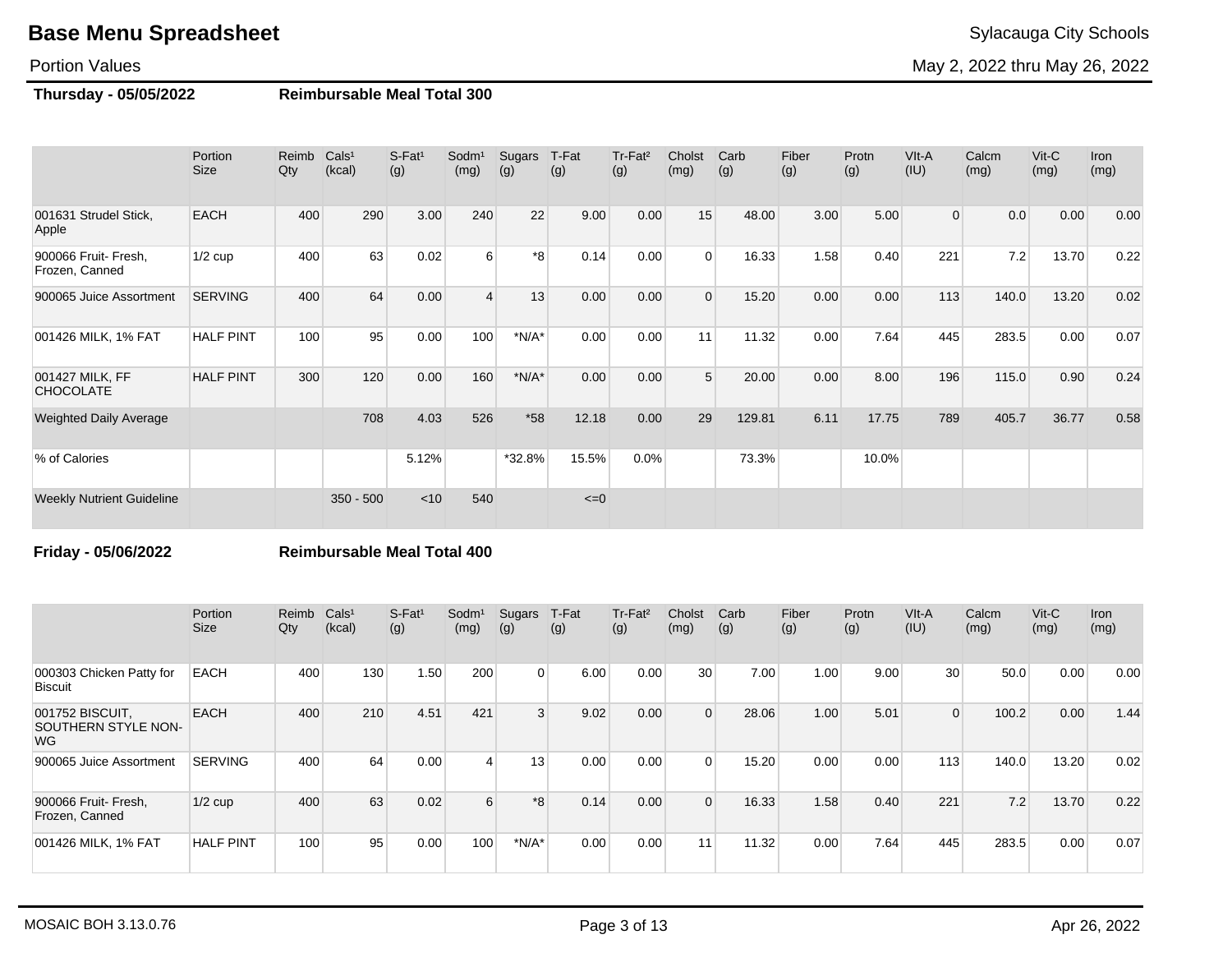Portion Values

May 2, 2022 thru May 26, 2022

|                                     | Portion<br>Size  | Reimb<br>Qty | Cals <sup>1</sup><br>(kcal) | $S-Fat1$<br>(g) | Sodm <sup>1</sup><br>(mg) | Sugars<br>(g)  | T-Fat<br>(g) | Tr-Fat <sup>2</sup><br>(g) | Cholst<br>(mg) | Carb<br>(g) | Fiber<br>(g) | Protn<br>(g) | $V$ lt-A<br>(IU) | Calcm<br>(mg) | $V$ it-C<br>(mg) | <b>Iron</b><br>(mg) |
|-------------------------------------|------------------|--------------|-----------------------------|-----------------|---------------------------|----------------|--------------|----------------------------|----------------|-------------|--------------|--------------|------------------|---------------|------------------|---------------------|
| 001427 MILK, FF<br><b>CHOCOLATE</b> | <b>HALF PINT</b> | 300          | 120                         | 0.00            | 160                       | $*N/A*$        | 0.00         | 0.00                       | 5 <sup>1</sup> | 20.00       | 0.00         | 8.00         | 196              | 115.0         | 0.90             | 0.24                |
| 000277 Jelly, Assorted              | Each             | 400          | 35                          | 0.00            | 2 <sup>1</sup>            | 6 <sup>1</sup> | 0.00         | 0.00                       | $\Omega$       | 9.00        | 0.00         | 0.00         | 28               | 0.0           | 0.00             | 0.00                |
| <b>Weighted Daily Average</b>       |                  |              | 617                         | 6.03            | 777                       | $*31$          | 15.16        | 0.00                       | 37             | 93.42       | 3.58         | 22.32        | 650              | 454.5         | 27.58            | 1.88                |
| % of Calories                       |                  |              |                             | 8.80%           |                           | $*20.1%$       | 22.1%        | 0.0%                       |                | 60.6%       |              | 14.5%        |                  |               |                  |                     |
| <b>Weekly Nutrient Guideline</b>    |                  |              | $350 - 500$                 | $<$ 10          | 540                       |                | $\leq=0$     |                            |                |             |              |              |                  |               |                  |                     |

**Monday - 05/09/2022 Reimbursable Meal Total 400**

|                                        | Portion<br><b>Size</b> | Reimb<br>Qty | Cals <sup>1</sup><br>(kcal) | $S-Fat1$<br>(g) | Sodm <sup>1</sup><br>(mg) | Sugars<br>(g) | T-Fat<br>(g) | Tr-Fat <sup>2</sup><br>(g) | Cholst<br>(mg) | Carb<br>(g) | Fiber<br>(g) | Protn<br>(g) | VIt-A<br>(IU) | Calcm<br>(mg) | $V$ it-C<br>(mg) | <b>Iron</b><br>(mg) |
|----------------------------------------|------------------------|--------------|-----------------------------|-----------------|---------------------------|---------------|--------------|----------------------------|----------------|-------------|--------------|--------------|---------------|---------------|------------------|---------------------|
| 000269 Muffin, Assorted                | Each                   | 400          | 154                         | 0.49            | 124                       | 13            | 4.58         | 0.00                       | 18             | 26.50       | 0.98         | 1.96         | 55            | 15.0          | 16.78            | 0.72                |
| 900506 Yogurt, Go-Gurt,<br>Strawberry  | each                   | 400          | 70                          | 0.00            | 30                        | 10            | 0.50         | 0.00                       |                | 13.00       | 0.00         | 2.00         | 400           | 100.0         | 0.00             | 0.00                |
| 900065 Juice Assortment                | <b>SERVING</b>         | 400          | 64                          | 0.00            | 4                         | 13            | 0.00         | 0.00                       | $\Omega$       | 15.20       | 0.00         | 0.00         | 113           | 140.0         | 13.20            | 0.02                |
| 900066 Fruit- Fresh,<br>Frozen, Canned | $1/2$ cup              | 400          | 63                          | 0.02            | 6                         | *8            | 0.14         | 0.00                       | $\Omega$       | 16.33       | 1.58         | 0.40         | 221           | 7.2           | 13.70            | 0.22                |
| 001426 MILK, 1% FAT                    | <b>HALF PINT</b>       | 100          | 95                          | 0.00            | 100                       | $*N/A*$       | 0.00         | 0.00                       | 11             | 11.32       | 0.00         | 7.64         | 445           | 283.5         | 0.00             | 0.07                |
| 001427 MILK, FF<br><b>CHOCOLATE</b>    | <b>HALF PINT</b>       | 300          | 120                         | 0.00            | 160                       | $*N/A*$       | 0.00         | 0.00                       | 5              | 20.00       | 0.00         | 8.00         | 196           | 115.0         | 0.90             | 0.24                |
| <b>Weighted Daily Average</b>          |                        |              | 465                         | 0.51            | 309                       | $*45$         | 5.22         | 0.00                       | 26             | 88.86       | 2.56         | 12.27        | 1047          | 419.3         | 44.36            | 1.15                |
| % of Calories                          |                        |              |                             | 0.99%           |                           | *38.7%        | 10.1%        | 0.0%                       |                | 76.4%       |              | 10.6%        |               |               |                  |                     |
| <b>Weekly Nutrient Guideline</b>       |                        |              | $350 - 500$                 | $<$ 10          | 540                       |               | $\leq=0$     |                            |                |             |              |              |               |               |                  |                     |

**Tuesday - 05/10/2022 Reimbursable Meal Total 400**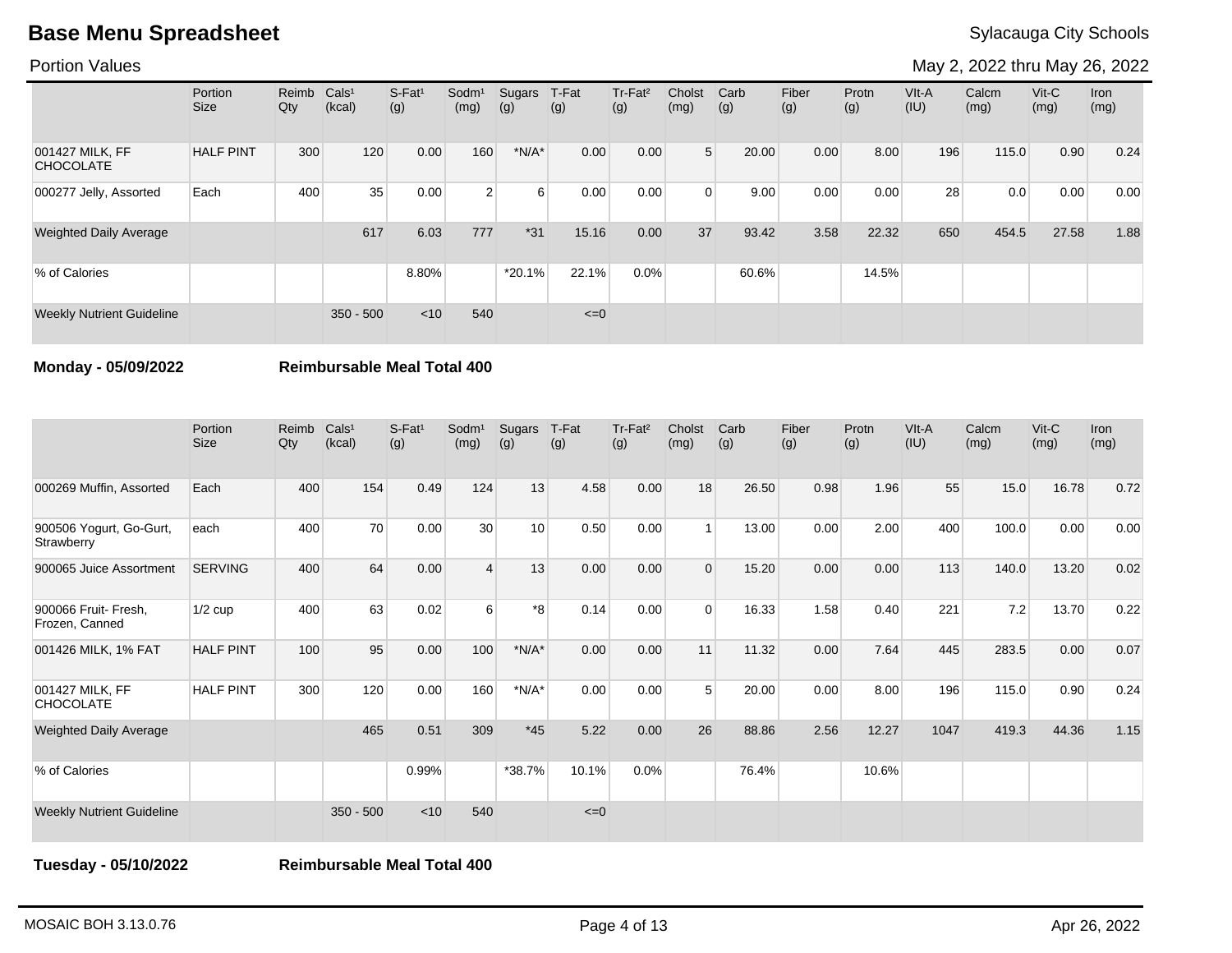Portion Values

May 2, 2022 thru May 26, 2022

|                                        | Portion<br><b>Size</b> | Reimb<br>Qty | Cals <sup>1</sup><br>(kcal) | $S-Fat1$<br>(g) | Sodm <sup>1</sup><br>(mg) | Sugars<br>(g)  | T-Fat<br>(g) | Tr-Fat <sup>2</sup><br>(g) | Cholst<br>(mg) | Carb<br>(g) | Fiber<br>(g) | Protn<br>(g) | VIt-A<br>(IU)  | Calcm<br>(mg) | $V$ it-C<br>(mg) | <b>Iron</b><br>(mg) |
|----------------------------------------|------------------------|--------------|-----------------------------|-----------------|---------------------------|----------------|--------------|----------------------------|----------------|-------------|--------------|--------------|----------------|---------------|------------------|---------------------|
| 000918 Pancake/Sausage<br>on a Stick   | Serving                | 400          | 158                         | 1.69            | 406                       | 7 <sup>1</sup> | 5.63         | 0.00                       | 11             | 18.03       | 2.25         | 9.01         | $\overline{0}$ | 0.0           | 0.00             | 0.00                |
| 900065 Juice Assortment                | <b>SERVING</b>         | 400          | 64                          | 0.00            | $\overline{4}$            | 13             | 0.00         | 0.00                       | $\Omega$       | 15.20       | 0.00         | 0.00         | 113            | 140.0         | 13.20            | 0.02                |
| 900066 Fruit- Fresh,<br>Frozen, Canned | $1/2$ cup              | 400          | 63                          | 0.02            | 6                         | $*8$           | 0.14         | 0.00                       | $\Omega$       | 16.33       | 1.58         | 0.40         | 221            | 7.2           | 13.70            | 0.22                |
| 001426 MILK, 1% FAT                    | <b>HALF PINT</b>       | 100          | 95                          | 0.00            | 100                       | $*N/A*$        | 0.00         | 0.00                       | 11             | 11.32       | 0.00         | 7.64         | 445            | 283.5         | 0.00             | 0.07                |
| 001427 MILK, FF<br><b>CHOCOLATE</b>    | <b>HALF PINT</b>       | 300          | 120                         | 0.00            | 160                       | $*N/A*$        | 0.00         | 0.00                       | 5              | 20.00       | 0.00         | 8.00         | 196            | 115.0         | 0.90             | 0.24                |
| 001149 Syrup, Ind.                     | Each                   | 400          | 80                          | 0.00            | 30                        | 11             | 0.00         | 0.00                       | $\Omega$       | 20.00       | 0.00         | 0.00         | 55             | 0.0           | 0.00             | 0.00                |
| Weighted Daily Average                 |                        |              | 479                         | 1.71            | 590                       | $*40$          | 5.77         | 0.00                       | 18             | 87.38       | 3.84         | 17.33        | 647            | 304.3         | 27.58            | 0.44                |
| % of Calories                          |                        |              |                             | 3.21%           |                           | $*33.4%$       | 10.8%        | 0.0%                       |                | 73.0%       |              | 14.5%        |                |               |                  |                     |
| <b>Weekly Nutrient Guideline</b>       |                        |              | $350 - 500$                 | $<$ 10          | 540                       |                | $\leq=0$     |                            |                |             |              |              |                |               |                  |                     |

**Wednesday - 05/11/2022 Reimbursable Meal Total 400**

|                                        | Portion<br>Size  | Reimb<br>Qty | Cals <sup>1</sup><br>(kcal) | $S$ -Fat <sup>1</sup><br>(g) | Sodm <sup>1</sup><br>(mg) | Sugars<br>(g) | T-Fat<br>(g) | Tr-Fat <sup>2</sup><br>(g) | Cholst<br>(mg)  | Carb<br>(g) | Fiber<br>(g) | Protn<br>(g) | VIt-A<br>(IU) | Calcm<br>(mg) | $V$ it-C<br>(mg) | <b>Iron</b><br>(mg) |
|----------------------------------------|------------------|--------------|-----------------------------|------------------------------|---------------------------|---------------|--------------|----------------------------|-----------------|-------------|--------------|--------------|---------------|---------------|------------------|---------------------|
| 001511 French Toast<br>Sticks: 3       | 3 PIECES         | 400          | 225                         | 2.25                         | 300                       | 11            | 9.75         | 0.00                       | $\Omega$        | 32.25       | 2.25         | 4.50         | 56            | 0.0           | 0.00             | 1.08                |
| 900066 Fruit- Fresh,<br>Frozen, Canned | $1/2$ cup        | 400          | 63                          | 0.02                         | $6 \overline{6}$          | *8            | 0.14         | 0.00                       | $\Omega$        | 16.33       | 1.58         | 0.40         | 221           | 7.2           | 13.70            | 0.22                |
| 900065 Juice Assortment                | <b>SERVING</b>   | 400          | 64                          | 0.00                         | $\overline{4}$            | 13            | 0.00         | 0.00                       | $\Omega$        | 15.20       | 0.00         | 0.00         | 113           | 140.0         | 13.20            | 0.02                |
| 001426 MILK, 1% FAT                    | <b>HALF PINT</b> | 100          | 95                          | 0.00                         | 100                       | $*N/A*$       | 0.00         | 0.00                       | 11 <sub>1</sub> | 11.32       | 0.00         | 7.64         | 445           | 283.5         | 0.00             | 0.07                |
| 001427 MILK, FF<br><b>CHOCOLATE</b>    | <b>HALF PINT</b> | 300          | 120                         | 0.00                         | 160                       | $*N/A*$       | 0.00         | 0.00                       | 5               | 20.00       | 0.00         | 8.00         | 196           | 115.0         | 0.90             | 0.24                |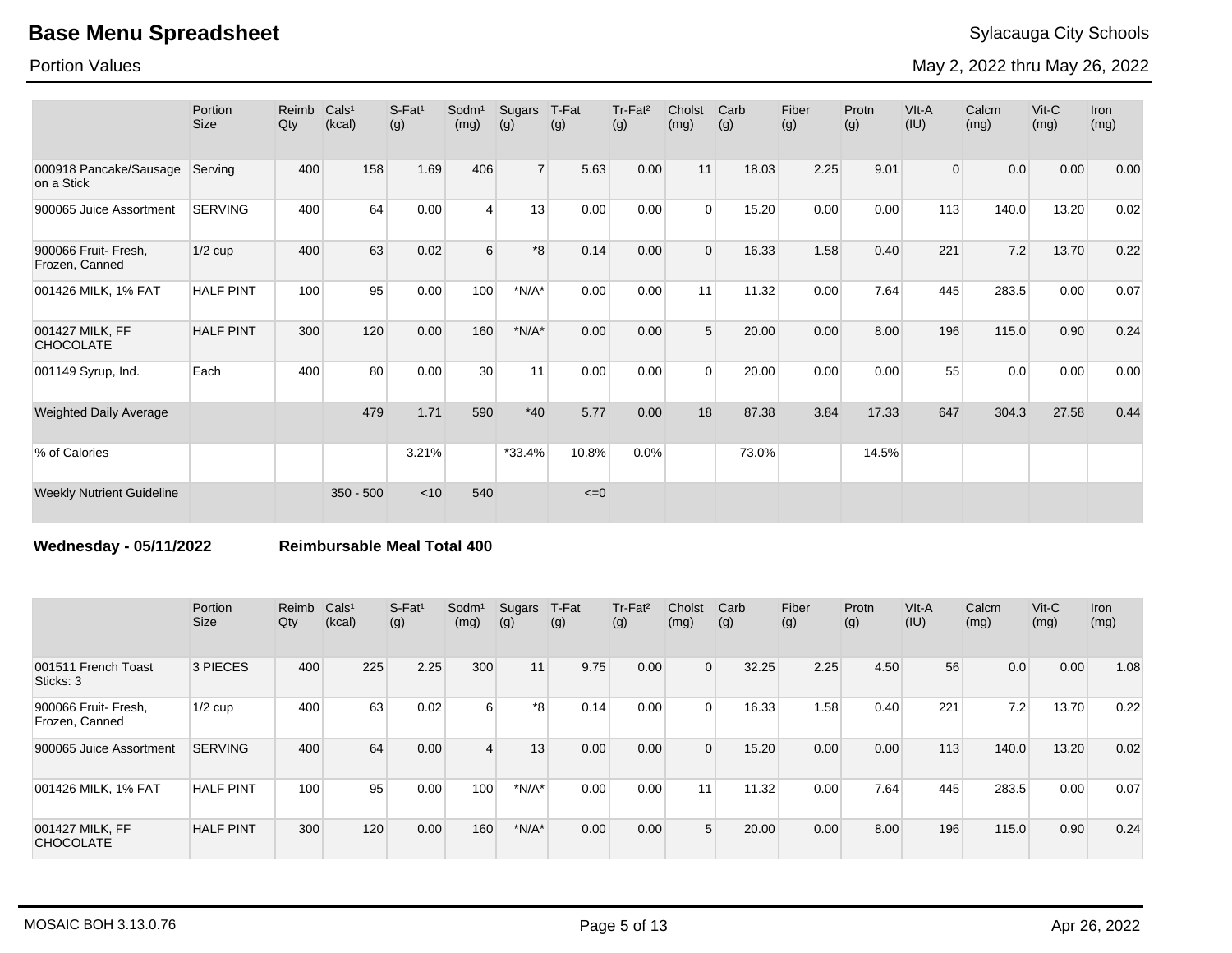Portion Values

May 2, 2022 thru May 26, 2022

|                                  | Portion<br><b>Size</b> | Reimb<br>Qty | Cals <sup>1</sup><br>(kcal) | S-Fat <sup>1</sup><br>(g) | Sodm <sup>1</sup><br>(mg) | Sugars<br>(g) | T-Fat<br>(g) | Tr-Fat <sup>2</sup><br>(g) | Cholst<br>(mg) | Carb<br>(g) | Fiber<br>(g) | Protn<br>(g) | $V$ lt-A<br>(IU) | Calcm<br>(mg) | $V$ it-C<br>(mg) | Iron<br>(mg) |
|----------------------------------|------------------------|--------------|-----------------------------|---------------------------|---------------------------|---------------|--------------|----------------------------|----------------|-------------|--------------|--------------|------------------|---------------|------------------|--------------|
| 001149 Syrup, Ind.               | Each                   | 400          | 80                          | 0.00                      | 30                        | 11            | 0.00         | 0.00                       | $\Omega$       | 20.00       | 0.00         | 0.00         | 55               | 0.0           | 0.00             | 0.00         |
| <b>Weighted Daily Average</b>    |                        |              | 546                         | 2.27                      | 485                       | $*44$         | 9.89         | 0.00                       |                | 101.61      | 3.83         | 12.81        | 703              | 304.3         | 27.58            | 1.52         |
| % of Calories                    |                        |              |                             | 3.74%                     |                           | $*32.2%$      | 16.3%        | $0.0\%$                    |                | 74.4%       |              | 9.4%         |                  |               |                  |              |
| <b>Weekly Nutrient Guideline</b> |                        |              | $350 - 500$                 | $<$ 10                    | 540                       |               | $\leq=0$     |                            |                |             |              |              |                  |               |                  |              |

**Thursday - 05/12/2022 Reimbursable Meal Total 400**

|                                        | Portion<br><b>Size</b> | Reimb<br>Qty | Cals <sup>1</sup><br>(kcal) | $S-Fat1$<br>(g) | Sodm <sup>1</sup><br>(mg) | Sugars<br>(g) | T-Fat<br>(g) | Tr-Fat <sup>2</sup><br>(g) | Cholst<br>(mg) | Carb<br>(g) | Fiber<br>(g) | Protn<br>(g) | VIt-A<br>(IU) | Calcm<br>(mg) | Vit-C<br>(mg) | Iron<br>(mg) |
|----------------------------------------|------------------------|--------------|-----------------------------|-----------------|---------------------------|---------------|--------------|----------------------------|----------------|-------------|--------------|--------------|---------------|---------------|---------------|--------------|
| 001586 Mini Cinnis                     | servings               | 400          | 233                         | 1.94            | 291                       | 15            | 7.76         | 0.00                       | $\overline{0}$ | 38.82       | 1.94         | 4.85         | 73            | 38.8          | 0.00          | 0.00         |
| 900065 Juice Assortment                | <b>SERVING</b>         | 400          | 64                          | 0.00            | 4                         | 13            | 0.00         | 0.00                       | $\Omega$       | 15.20       | 0.00         | 0.00         | 113           | 140.0         | 13.20         | 0.02         |
| 900066 Fruit- Fresh,<br>Frozen, Canned | $1/2$ cup              | 400          | 63                          | 0.02            | 6                         | *8            | 0.14         | 0.00                       | $\Omega$       | 16.33       | 1.58         | 0.40         | 221           | 7.2           | 13.70         | 0.22         |
| 001426 MILK, 1% FAT                    | <b>HALF PINT</b>       | 100          | 95                          | 0.00            | 100                       | $*N/A*$       | 0.00         | 0.00                       | 11             | 11.32       | 0.00         | 7.64         | 445           | 283.5         | 0.00          | 0.07         |
| 001427 MILK, FF<br><b>CHOCOLATE</b>    | <b>HALF PINT</b>       | 300          | 120                         | 0.00            | 160                       | $*N/A*$       | 0.00         | 0.00                       | 5              | 20.00       | 0.00         | 8.00         | 196           | 115.0         | 0.90          | 0.24         |
| <b>Weighted Daily Average</b>          |                        |              | 474                         | 1.96            | 446                       | $*36$         | 7.90         | 0.00                       | $\overline{7}$ | 88.17       | 3.52         | 13.16        | 664           | 343.1         | 27.58         | 0.44         |
| % of Calories                          |                        |              |                             | 3.72%           |                           | $*30.4%$      | 15.0%        | $0.0\%$                    |                | 74.4%       |              | 11.1%        |               |               |               |              |
| <b>Weekly Nutrient Guideline</b>       |                        |              | $350 - 500$                 | $<$ 10          | 540                       |               | $\leq=0$     |                            |                |             |              |              |               |               |               |              |

**Friday - 05/13/2022 Reimbursable Meal Total 400**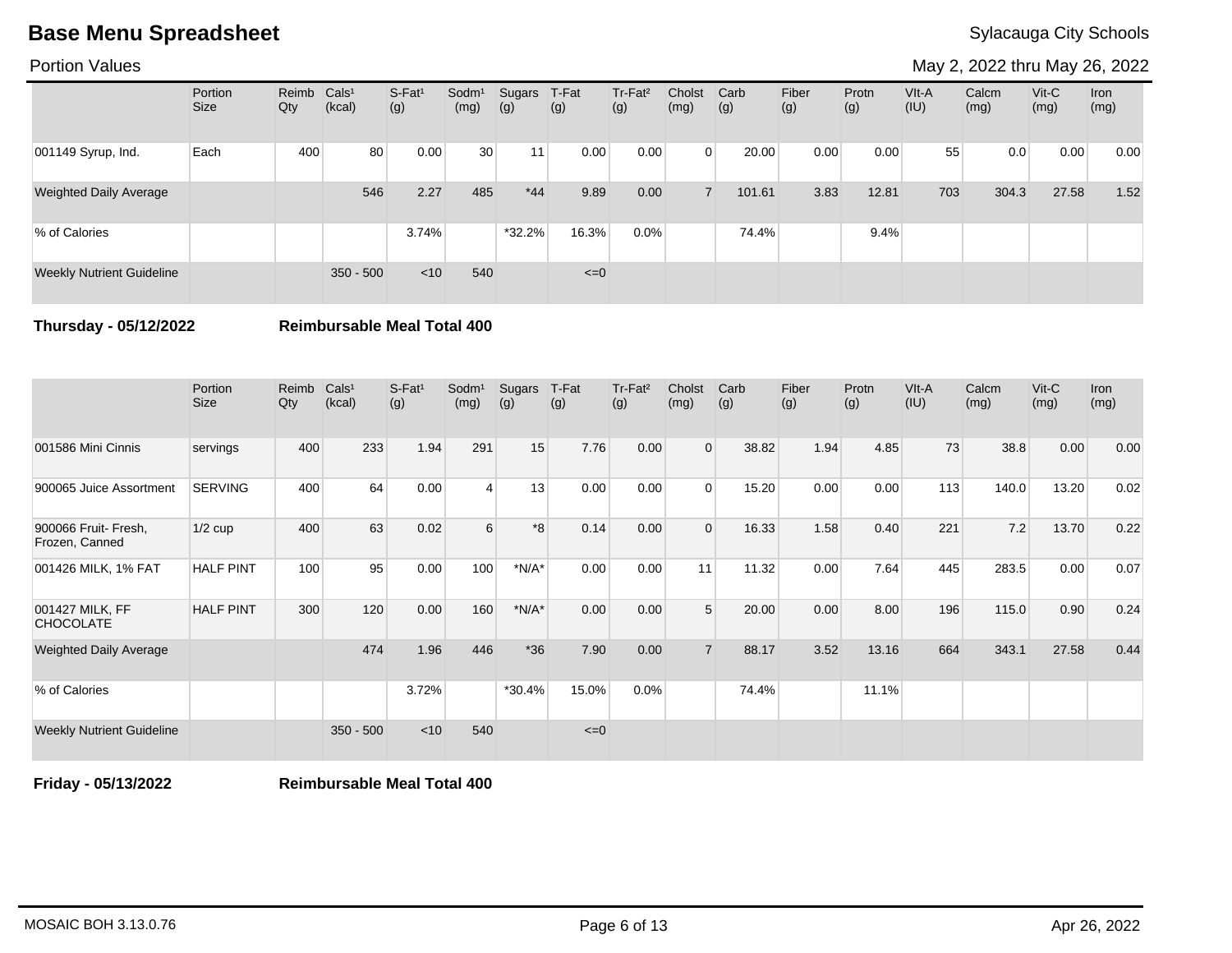Portion Values

May 2, 2022 thru May 26, 2022

|                                                     | Portion<br><b>Size</b> | Reimb<br>Qty | Cals <sup>1</sup><br>(kcal) | $S$ -Fat <sup>1</sup><br>(g) | Sodm <sup>1</sup><br>(mg) | Sugars<br>(g) | T-Fat<br>(g) | Tr-Fat <sup>2</sup><br>(g) | Cholst<br>(mg)  | Carb<br>(g) | Fiber<br>(g) | Protn<br>(g) | VIt-A<br>(IU)  | Calcm<br>(mg) | $Vit-C$<br>(mg) | <b>Iron</b><br>(mg) |
|-----------------------------------------------------|------------------------|--------------|-----------------------------|------------------------------|---------------------------|---------------|--------------|----------------------------|-----------------|-------------|--------------|--------------|----------------|---------------|-----------------|---------------------|
| 990071 Sausage Patty                                | 1.5 OZ                 | 400          | 190                         | 6.00                         | 320                       | $\Omega$      | 18.00        | 0.00                       | 30 <sup>1</sup> | 0.00        | 0.00         | 7.00         | $\overline{0}$ | 0.0           | 0.00            | 0.72                |
| 001752 BISCUIT,<br>SOUTHERN STYLE NON-<br><b>WG</b> | <b>EACH</b>            | 400          | 210                         | 4.51                         | 421                       | 3             | 9.02         | 0.00                       | $\Omega$        | 28.06       | 1.00         | 5.01         | $\Omega$       | 100.2         | 0.00            | 1.44                |
| 900065 Juice Assortment                             | <b>SERVING</b>         | 400          | 64                          | 0.00                         | $\overline{4}$            | 13            | 0.00         | 0.00                       | $\Omega$        | 15.20       | 0.00         | 0.00         | 113            | 140.0         | 13.20           | 0.02                |
| 900066 Fruit- Fresh.<br>Frozen, Canned              | $1/2$ cup              | 400          | 63                          | 0.02                         | 6                         | $8*$          | 0.14         | 0.00                       | $\Omega$        | 16.33       | 1.58         | 0.40         | 221            | 7.2           | 13.70           | 0.22                |
| 001426 MILK, 1% FAT                                 | <b>HALF PINT</b>       | 100          | 95                          | 0.00                         | 100                       | $*N/A*$       | 0.00         | 0.00                       | 11              | 11.32       | 0.00         | 7.64         | 445            | 283.5         | 0.00            | 0.07                |
| 001427 MILK, FF<br><b>CHOCOLATE</b>                 | <b>HALF PINT</b>       | 300          | 120                         | 0.00                         | 160                       | $*N/A*$       | 0.00         | 0.00                       | 5               | 20.00       | 0.00         | 8.00         | 196            | 115.0         | 0.90            | 0.24                |
| 000277 Jelly, Assorted                              | Each                   | 400          | 35                          | 0.00                         | 2                         | 6             | 0.00         | 0.00                       | $\Omega$        | 9.00        | 0.00         | 0.00         | 28             | 0.0           | 0.00            | 0.00                |
| <b>Weighted Daily Average</b>                       |                        |              | 677                         | 10.53                        | 897                       | $*31$         | 27.16        | 0.00                       | 37              | 86.42       | 2.58         | 20.32        | 620            | 404.5         | 27.58           | 2.60                |
| % of Calories                                       |                        |              |                             | 14.00%                       |                           | $*18.3%$      | 36.1%        | 0.0%                       |                 | 51.1%       |              | 12.0%        |                |               |                 |                     |
| <b>Weekly Nutrient Guideline</b>                    |                        |              | $350 - 500$                 | < 10                         | 540                       |               | $\leq=0$     |                            |                 |             |              |              |                |               |                 |                     |

### **Monday - 05/16/2022 Reimbursable Meal Total 400**

|                                        | Portion<br>Size  | Reimb<br>Qty | Cals <sup>1</sup><br>(kcal) | $S-Fat1$<br>(g) | Sodm <sup>1</sup><br>(mg) | Sugars<br>(g) | T-Fat<br>(g) | Tr-Fat <sup>2</sup><br>(g) | Cholst<br>(mg) | Carb<br>(g) | Fiber<br>(g) | Protn<br>(g) | VIt-A<br>(IU) | Calcm<br>(mg) | $V$ it-C<br>(mg) | <b>Iron</b><br>(mg) |
|----------------------------------------|------------------|--------------|-----------------------------|-----------------|---------------------------|---------------|--------------|----------------------------|----------------|-------------|--------------|--------------|---------------|---------------|------------------|---------------------|
| 000269 Muffin, Assorted                | Each             | 400          | 154                         | 0.49            | 124                       | 13            | 4.58         | 0.00                       | 18             | 26.50       | 0.98         | 1.96         | 55            | 15.0          | 16.78            | 0.72                |
| 001515 Cheese, Mozz,<br>String: 1oz    | 1 <sub>OZ</sub>  | 400          | 80                          | 3.50            | 150                       | $*N/A*$       | 6.00         | 0.00                       | 15             | 1.00        | 0.00         | 6.00         | 199           | 207.0         | 0.00             | 0.10                |
| 900065 Juice Assortment                | <b>SERVING</b>   | 400          | 64                          | 0.00            | 4                         | 13            | 0.00         | 0.00                       | $\Omega$       | 15.20       | 0.00         | 0.00         | 113           | 140.0         | 13.20            | 0.02                |
| 900066 Fruit- Fresh,<br>Frozen, Canned | $1/2$ cup        | 400          | 63                          | 0.02            | 6                         | *8            | 0.14         | 0.00                       | $\Omega$       | 16.33       | 1.58         | 0.40         | 221           | 7.2           | 13.70            | 0.22                |
| 001426 MILK, 1% FAT                    | <b>HALF PINT</b> | 100          | 95                          | 0.00            | 100                       | $*N/A*$       | 0.00         | 0.00                       | 11             | 11.32       | 0.00         | 7.64         | 445           | 283.5         | 0.00             | 0.07                |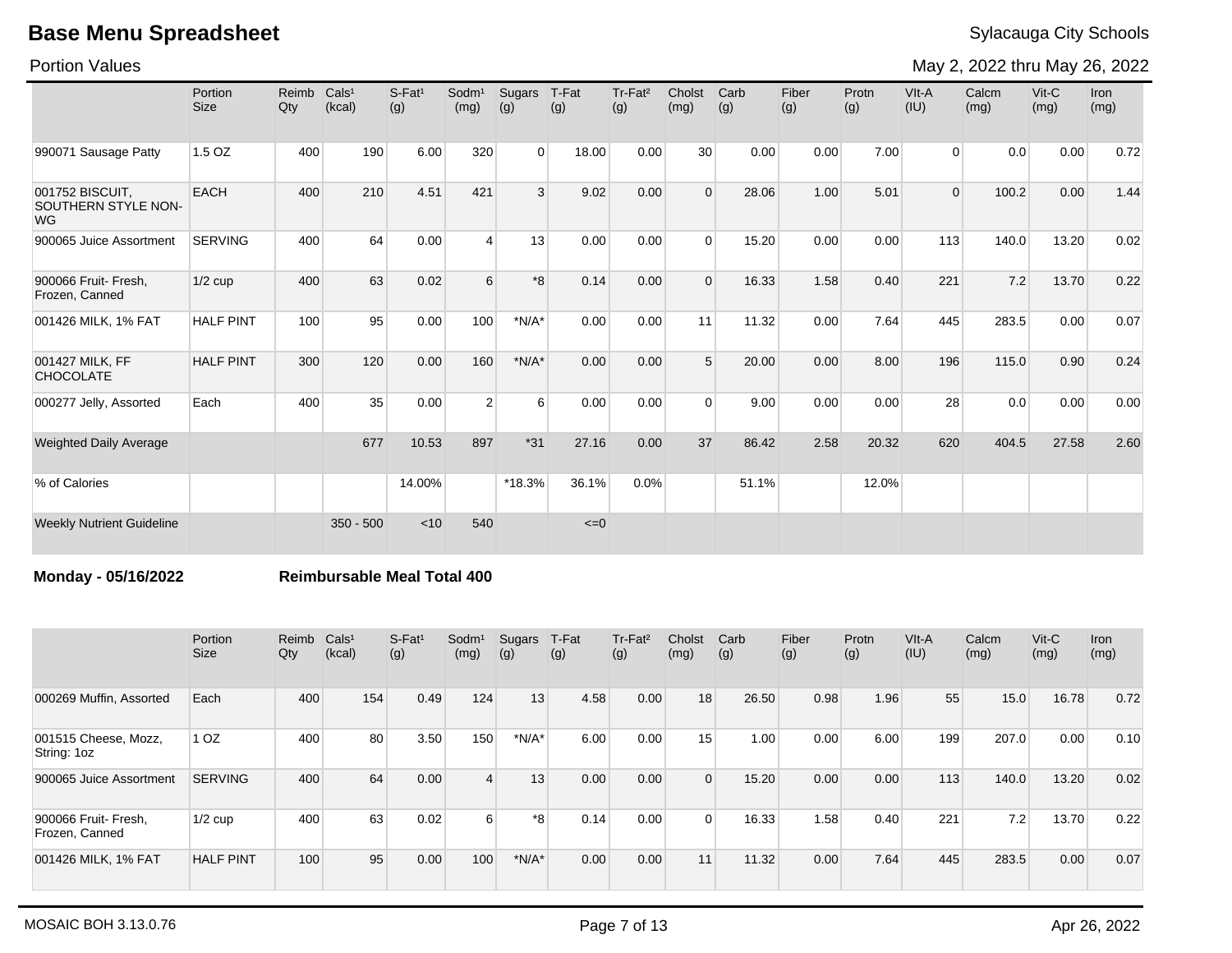Portion Values

May 2, 2022 thru May 26, 2022

|                                     | Portion<br>Size  | Reimb<br>Qty | Cals <sup>1</sup><br>(kcal) | S-Fat <sup>1</sup><br>(g) | Sodm <sup>1</sup><br>(mg) | Sugars<br>(g) | T-Fat<br>(g) | Tr-Fat <sup>2</sup><br>(g) | Cholst<br>(mg) | Carb<br>(g) | Fiber<br>(g) | Protn<br>(g) | VIt-A<br>(IU) | Calcm<br>(mg) | $V$ it-C<br>(mg) | Iron<br>(mg) |
|-------------------------------------|------------------|--------------|-----------------------------|---------------------------|---------------------------|---------------|--------------|----------------------------|----------------|-------------|--------------|--------------|---------------|---------------|------------------|--------------|
| 001427 MILK, FF<br><b>CHOCOLATE</b> | <b>HALF PINT</b> | 300          | 120                         | 0.00                      | 160                       | $*N/A*$       | 0.00         | 0.00                       | 5              | 20.00       | 0.00         | 8.00         | 196           | 115.0         | 0.90             | 0.24         |
| <b>Weighted Daily Average</b>       |                  |              | 475                         | 4.01                      | 429                       | $*35$         | 10.72        | 0.00                       | 40             | 76.86       | 2.56         | 16.27        | 846           | 526.3         | 44.36            | 1.25         |
| % of Calories                       |                  |              |                             | 7.60%                     |                           | *29.5%        | 20.3%        | 0.0%                       |                | 64.7%       |              | 13.7%        |               |               |                  |              |
| <b>Weekly Nutrient Guideline</b>    |                  |              | $350 - 500$                 | $<$ 10                    | 540                       |               | $\leq=0$     |                            |                |             |              |              |               |               |                  |              |

**Tuesday - 05/17/2022 Reimbursable Meal Total 400**

|                                           | Portion<br><b>Size</b> | Reimb<br>Qty | Cals <sup>1</sup><br>(kcal) | $S-Fat1$<br>(g) | Sodm <sup>1</sup><br>(mg) | Sugars<br>(g)  | T-Fat<br>(g) | Tr-Fat <sup>2</sup><br>(g) | Cholst<br>(mg) | Carb<br>(g) | Fiber<br>(g) | Protn<br>(g) | VIt-A<br>(IU)  | Calcm<br>(mg) | $V$ it-C<br>(mg) | <b>Iron</b><br>(mg) |
|-------------------------------------------|------------------------|--------------|-----------------------------|-----------------|---------------------------|----------------|--------------|----------------------------|----------------|-------------|--------------|--------------|----------------|---------------|------------------|---------------------|
| 001779 Breakfast Pizza,<br><b>IW 2019</b> | servings               | 400          | 144                         | 1.50            | 204                       | 2 <sup>1</sup> | 4.80         | 0.00                       | 9              | 18.59       | 1.80         | 6.60         | $\overline{0}$ | 117.5         | 1.20             | 1.20                |
| 900065 Juice Assortment                   | <b>SERVING</b>         | 400          | 64                          | 0.00            | 4                         | 13             | 0.00         | 0.00                       | $\Omega$       | 15.20       | 0.00         | 0.00         | 113            | 140.0         | 13.20            | 0.02                |
| 900066 Fruit- Fresh,<br>Frozen, Canned    | $1/2$ cup              | 400          | 63                          | 0.02            | 6                         | $*8$           | 0.14         | 0.00                       | $\Omega$       | 16.33       | 1.58         | 0.40         | 221            | 7.2           | 13.70            | 0.22                |
| 001426 MILK, 1% FAT                       | <b>HALF PINT</b>       | 100          | 95                          | 0.00            | 100                       | $*N/A*$        | 0.00         | 0.00                       | 11             | 11.32       | 0.00         | 7.64         | 445            | 283.5         | 0.00             | 0.07                |
| 001427 MILK, FF<br><b>CHOCOLATE</b>       | <b>HALF PINT</b>       | 300          | 120                         | 0.00            | 160                       | $*N/A*$        | 0.00         | 0.00                       | 5              | 20.00       | 0.00         | 8.00         | 196            | 115.0         | 0.90             | 0.24                |
| <b>Weighted Daily Average</b>             |                        |              | 385                         | 1.52            | 359                       | $*24$          | 4.94         | 0.00                       | 16             | 67.95       | 3.38         | 14.91        | 592            | 421.9         | 28.78            | 1.64                |
| % of Calories                             |                        |              |                             | 3.55%           |                           | *24.9%         | 11.5%        | 0.0%                       |                | 70.6%       |              | 15.5%        |                |               |                  |                     |
| <b>Weekly Nutrient Guideline</b>          |                        |              | $350 - 500$                 | $<$ 10          | 540                       |                | $\leq=0$     |                            |                |             |              |              |                |               |                  |                     |

**Wednesday - 05/18/2022 Reimbursable Meal Total 400**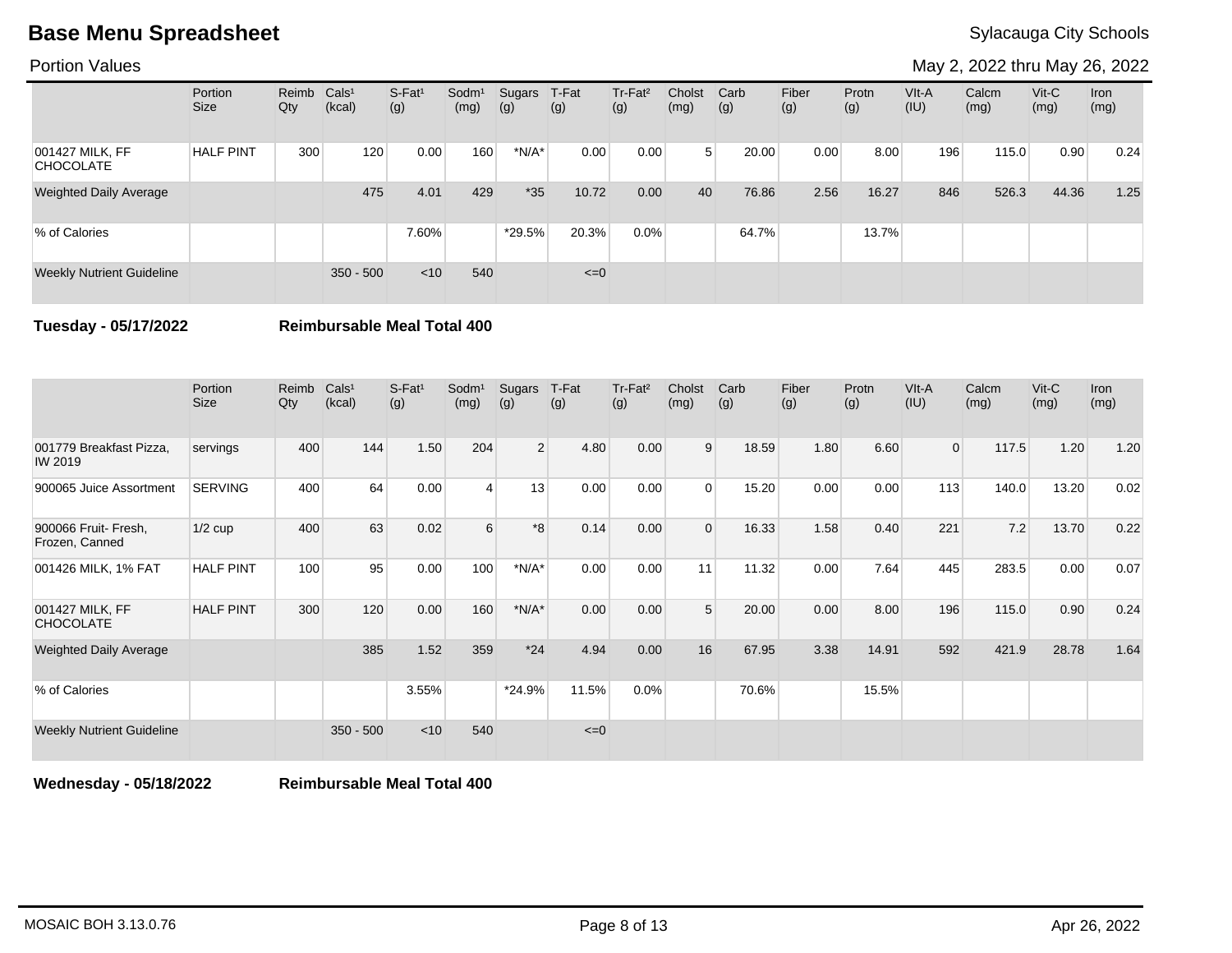Portion Values

May 2, 2022 thru May 26, 2022

|                                        | Portion<br><b>Size</b> | Reimb<br>Qty | Cals <sup>1</sup><br>(kcal) | $S-Fat1$<br>(g) | Sodm <sup>1</sup><br>(mg) | Sugars<br>(g)  | T-Fat<br>(g) | Tr-Fat <sup>2</sup><br>(g) | Cholst<br>(mg) | Carb<br>(g) | Fiber<br>(g) | Protn<br>(g) | VIt-A<br>(IU) | Calcm<br>(mg) | $V$ it-C<br>(mg) | Iron<br>(mg) |
|----------------------------------------|------------------------|--------------|-----------------------------|-----------------|---------------------------|----------------|--------------|----------------------------|----------------|-------------|--------------|--------------|---------------|---------------|------------------|--------------|
| 001471 Pancakes (2)                    | 2 Pancakes             | 400          | 160                         | 0.67            | 260                       | $\overline{7}$ | 4.00         | 0.00                       | $\overline{7}$ | 27.33       | 2.00         | 3.33         | 33            | 26.7          | 0.00             | 0.96         |
| 001470 Sausage Link; 1<br>link         | 1 link                 | 400          | 80                          | 2.00            | 178                       | $\mathbf 0$    | 7.00         | 0.00                       | 20             | 0.00        | 0.00         | 4.00         | $\mathbf{0}$  | 0.0           | 0.00             | 0.36         |
| 900065 Juice Assortment                | <b>SERVING</b>         | 400          | 64                          | 0.00            | $\overline{\mathbf{A}}$   | 13             | 0.00         | 0.00                       | $\Omega$       | 15.20       | 0.00         | 0.00         | 113           | 140.0         | 13.20            | 0.02         |
| 900066 Fruit- Fresh,<br>Frozen, Canned | $1/2$ cup              | 400          | 63                          | 0.02            | 6                         | $*8$           | 0.14         | 0.00                       | $\Omega$       | 16.33       | 1.58         | 0.40         | 221           | 7.2           | 13.70            | 0.22         |
| 001426 MILK, 1% FAT                    | <b>HALF PINT</b>       | 100          | 95                          | 0.00            | 100                       | $*N/A*$        | 0.00         | 0.00                       | 11             | 11.32       | 0.00         | 7.64         | 445           | 283.5         | 0.00             | 0.07         |
| 001427 MILK, FF<br><b>CHOCOLATE</b>    | <b>HALF PINT</b>       | 300          | 120                         | 0.00            | 160                       | $*N/A*$        | 0.00         | 0.00                       | 5 <sup>1</sup> | 20.00       | 0.00         | 8.00         | 196           | 115.0         | 0.90             | 0.24         |
| 001149 Syrup, Ind.                     | Each                   | 400          | 80                          | 0.00            | 30                        | 11             | 0.00         | 0.00                       | $\Omega$       | 20.00       | 0.00         | 0.00         | 55            | 0.0           | 0.00             | 0.00         |
| <b>Weighted Daily Average</b>          |                        |              | 561                         | 2.69            | 623                       | $*40$          | 11.14        | 0.00                       | 33             | 96.69       | 3.58         | 15.64        | 680           | 331.0         | 27.58            | 1.76         |
| % of Calories                          |                        |              |                             | 4.32%           |                           | *28.5%         | 17.9%        | 0.0%                       |                | 68.9%       |              | 11.2%        |               |               |                  |              |
| <b>Weekly Nutrient Guideline</b>       |                        |              | $350 - 500$                 | < 10            | 540                       |                | $\leq=0$     |                            |                |             |              |              |               |               |                  |              |

**Thursday - 05/19/2022 Reimbursable Meal Total 300**

|                                        | Portion<br><b>Size</b> | Reimb<br>Qty | Cals <sup>1</sup><br>(kcal) | $S$ -Fat <sup>1</sup><br>(g) | Sodm <sup>1</sup><br>(mg) | Sugars<br>(g) | T-Fat<br>(g) | Tr-Fat <sup>2</sup><br>(g) | Cholst<br>(mg)  | Carb<br>(g) | Fiber<br>(g) | Protn<br>(g) | VIt-A<br>(IU) | Calcm<br>(mg) | $V$ it-C<br>(mg) | <b>Iron</b><br>(mg) |
|----------------------------------------|------------------------|--------------|-----------------------------|------------------------------|---------------------------|---------------|--------------|----------------------------|-----------------|-------------|--------------|--------------|---------------|---------------|------------------|---------------------|
| 001631 Strudel Stick,<br>Apple         | <b>EACH</b>            | 400          | 290                         | 3.00                         | 240                       | 22            | 9.00         | 0.00                       | 15              | 48.00       | 3.00         | 5.00         | 0             | 0.0           | 0.00             | 0.00                |
| 900066 Fruit- Fresh,<br>Frozen, Canned | $1/2$ cup              | 400          | 63                          | 0.02                         | 6 <sup>1</sup>            | *8            | 0.14         | 0.00                       |                 | 16.33       | 1.58         | 0.40         | 221           | 7.2           | 13.70            | 0.22                |
| 900065 Juice Assortment                | <b>SERVING</b>         | 400          | 64                          | 0.00                         | $\overline{4}$            | 13            | 0.00         | 0.00                       |                 | 15.20       | 0.00         | 0.00         | 113           | 140.0         | 13.20            | 0.02                |
| 001426 MILK, 1% FAT                    | <b>HALF PINT</b>       | 100          | 95                          | 0.00                         | 100                       | $*N/A*$       | 0.00         | 0.00                       | 11 <sub>1</sub> | 11.32       | 0.00         | 7.64         | 445           | 283.5         | 0.00             | 0.07                |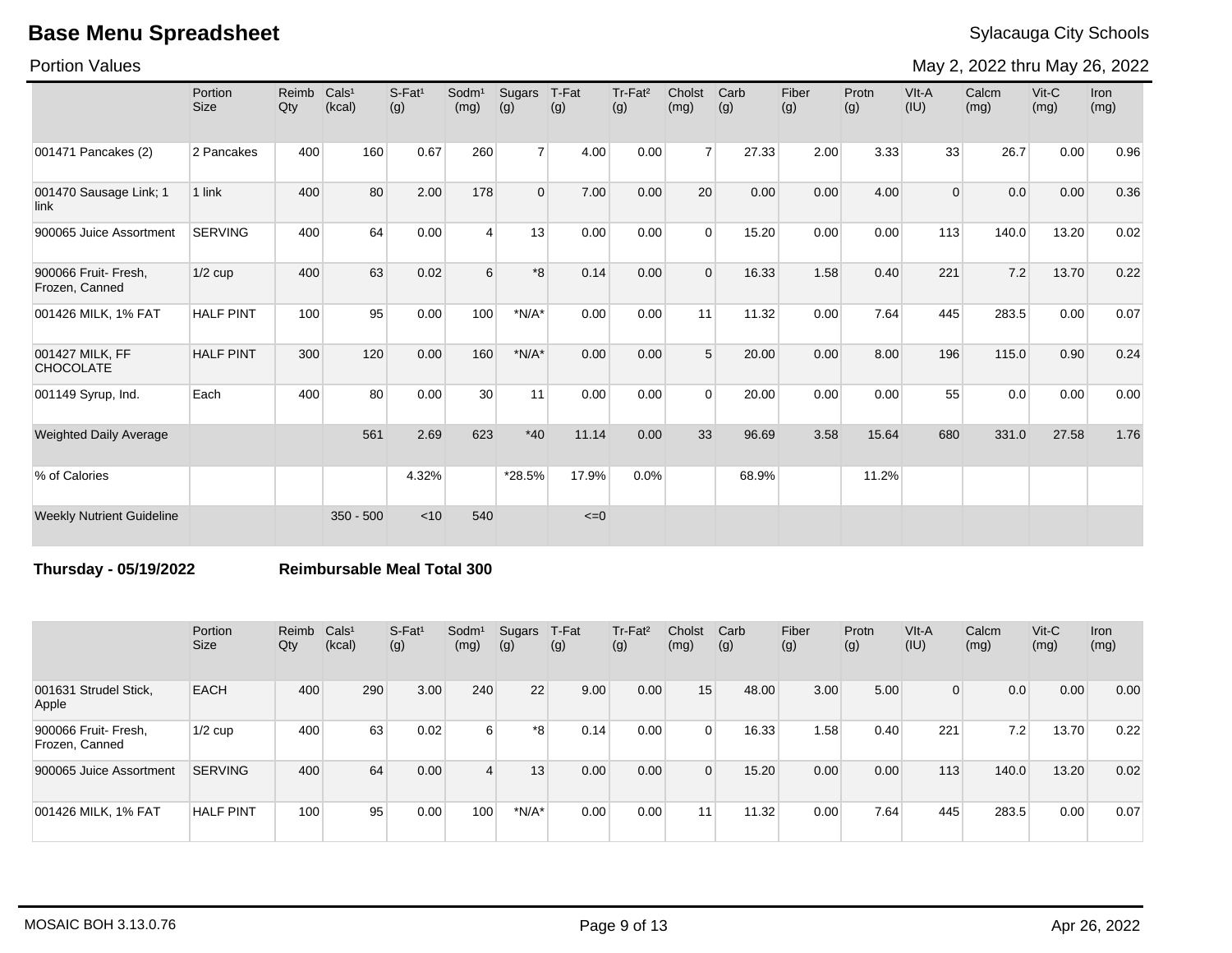Portion Values

May 2, 2022 thru May 26, 2022

|                                     | Portion<br><b>Size</b> | Reimb Cals <sup>1</sup><br>Qty | (kcal)      | $S-Fat1$<br>(g) | Sodm <sup>1</sup><br>(mg) | Sugars<br>(g) | T-Fat<br>(g) | Tr-Fat <sup>2</sup><br>(g) | Cholst<br>(mg) | Carb<br>(g) | Fiber<br>(g) | Protn<br>(g) | VIt-A<br>(IU) | Calcm<br>(mg) | $V$ it-C<br>(mg) | Iron<br>(mg) |
|-------------------------------------|------------------------|--------------------------------|-------------|-----------------|---------------------------|---------------|--------------|----------------------------|----------------|-------------|--------------|--------------|---------------|---------------|------------------|--------------|
| 001427 MILK, FF<br><b>CHOCOLATE</b> | <b>HALF PINT</b>       | 300                            | 120         | 0.00            | 160                       | $*N/A*$       | 0.00         | 0.00                       | 5 <sup>1</sup> | 20.00       | 0.00         | 8.00         | 196           | 115.0         | 0.90             | 0.24         |
| <b>Weighted Daily Average</b>       |                        |                                | 708         | 4.03            | 526                       | $*58$         | 12.18        | 0.00                       | 29             | 129.81      | 6.11         | 17.75        | 789           | 405.7         | 36.77            | 0.58         |
| % of Calories                       |                        |                                |             | 5.12%           |                           | *32.8%        | 15.5%        | $0.0\%$                    |                | 73.3%       |              | 10.0%        |               |               |                  |              |
| <b>Weekly Nutrient Guideline</b>    |                        |                                | $350 - 500$ | $<$ 10          | 540                       |               | $\leq=0$     |                            |                |             |              |              |               |               |                  |              |

**Friday - 05/20/2022 Reimbursable Meal Total 400**

|                                                     | Portion<br>Size  | Reimb<br>$Q$ ty | Cals <sup>1</sup><br>(kcal) | $S-Fat1$<br>(g) | Sodm <sup>1</sup><br>(mg) | Sugars<br>(g)  | T-Fat<br>(g) | Tr-Fat <sup>2</sup><br>(g) | Cholst<br>(mg) | Carb<br>(g) | Fiber<br>(g) | Protn<br>(g) | VIt-A<br>(IU)   | Calcm<br>(mg) | Vit-C<br>(mg) | <b>Iron</b><br>(mg) |
|-----------------------------------------------------|------------------|-----------------|-----------------------------|-----------------|---------------------------|----------------|--------------|----------------------------|----------------|-------------|--------------|--------------|-----------------|---------------|---------------|---------------------|
| 000303 Chicken Patty for<br><b>Biscuit</b>          | <b>EACH</b>      | 400             | 130                         | 1.50            | 200                       | $\overline{0}$ | 6.00         | 0.00                       | 30             | 7.00        | 1.00         | 9.00         | 30 <sup>°</sup> | 50.0          | 0.00          | 0.00                |
| 001752 BISCUIT,<br>SOUTHERN STYLE NON-<br><b>WG</b> | <b>EACH</b>      | 400             | 210                         | 4.51            | 421                       | 3              | 9.02         | 0.00                       | $\Omega$       | 28.06       | 1.00         | 5.01         | $\mathbf 0$     | 100.2         | 0.00          | 1.44                |
| 900065 Juice Assortment                             | <b>SERVING</b>   | 400             | 64                          | 0.00            | 4                         | 13             | 0.00         | 0.00                       | $\Omega$       | 15.20       | 0.00         | 0.00         | 113             | 140.0         | 13.20         | 0.02                |
| 900066 Fruit- Fresh,<br>Frozen, Canned              | $1/2$ cup        | 400             | 63                          | 0.02            | 6                         | $*8$           | 0.14         | 0.00                       | $\overline{0}$ | 16.33       | 1.58         | 0.40         | 221             | 7.2           | 13.70         | 0.22                |
| 001426 MILK, 1% FAT                                 | <b>HALF PINT</b> | 100             | 95                          | 0.00            | 100                       | $*N/A*$        | 0.00         | 0.00                       | 11             | 11.32       | 0.00         | 7.64         | 445             | 283.5         | 0.00          | 0.07                |
| 001427 MILK, FF<br><b>CHOCOLATE</b>                 | <b>HALF PINT</b> | 300             | 120                         | 0.00            | 160                       | $*N/A*$        | 0.00         | 0.00                       | 5              | 20.00       | 0.00         | 8.00         | 196             | 115.0         | 0.90          | 0.24                |
| 000277 Jelly, Assorted                              | Each             | 400             | 35                          | 0.00            | 2                         | 6              | 0.00         | 0.00                       | $\Omega$       | 9.00        | 0.00         | 0.00         | 28              | 0.0           | 0.00          | 0.00                |
| <b>Weighted Daily Average</b>                       |                  |                 | 617                         | 6.03            | 777                       | $*31$          | 15.16        | 0.00                       | 37             | 93.42       | 3.58         | 22.32        | 650             | 454.5         | 27.58         | 1.88                |
| % of Calories                                       |                  |                 |                             | 8.80%           |                           | *20.1%         | 22.1%        | 0.0%                       |                | 60.6%       |              | 14.5%        |                 |               |               |                     |
| <b>Weekly Nutrient Guideline</b>                    |                  |                 | $350 - 500$                 | < 10            | 540                       |                | $\leq=0$     |                            |                |             |              |              |                 |               |               |                     |

**Monday - 05/23/2022 Reimbursable Meal Total 400**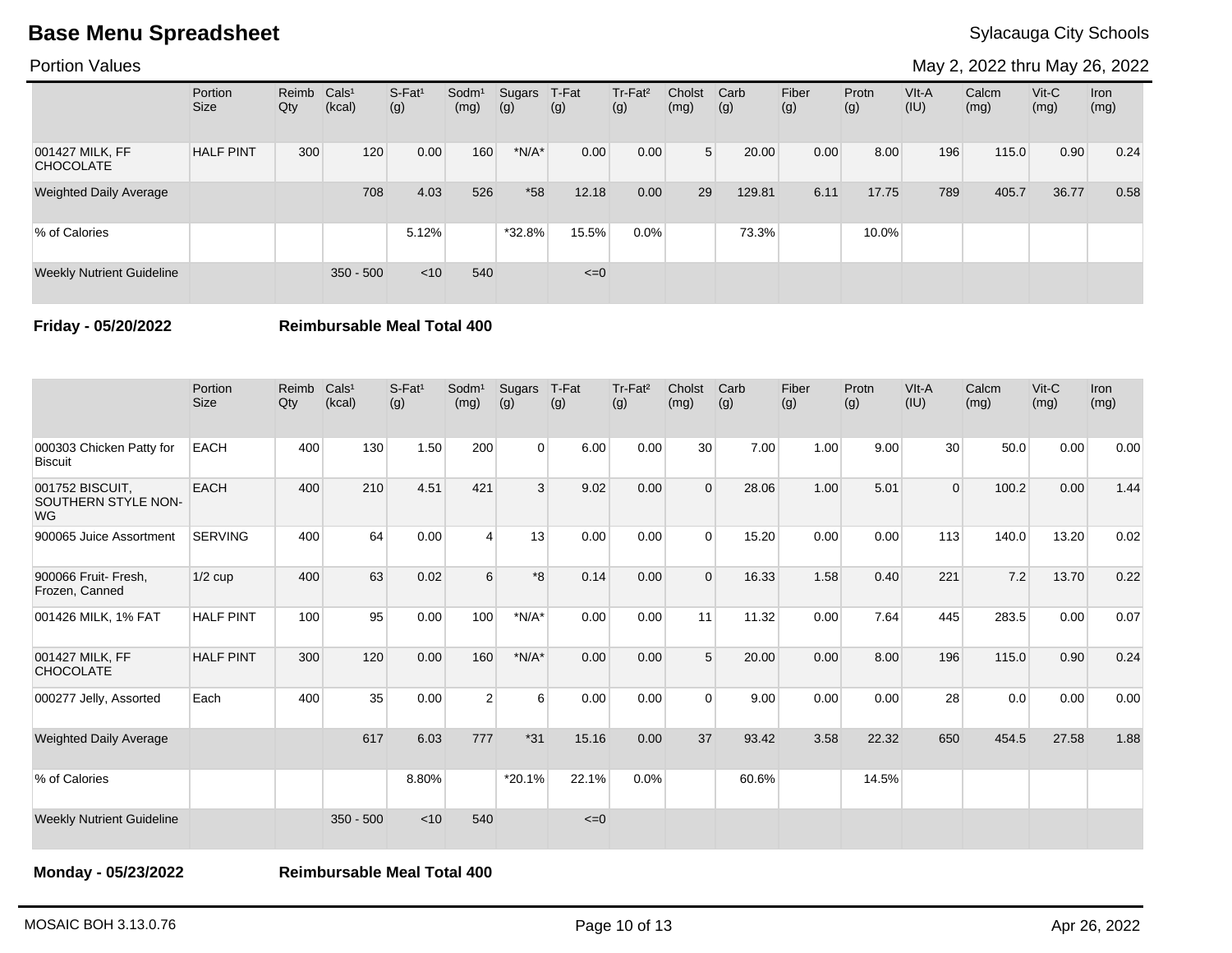Portion Values

May 2, 2022 thru May 26, 2022

|                                                            | Portion<br><b>Size</b> | Reimb<br>Qty | Cals <sup>1</sup><br>(kcal) | $S$ -Fat <sup>1</sup><br>(g) | Sodm <sup>1</sup><br>(mg) | Sugars<br>(g) | T-Fat<br>(g) | Tr-Fat <sup>2</sup><br>(g) | Cholst<br>(mg) | Carb<br>(g) | Fiber<br>(g) | Protn<br>(g) | $V$ lt-A<br>(IU) | Calcm<br>(mg) | $V$ it-C<br>(mg) | Iron<br>(mg) |
|------------------------------------------------------------|------------------------|--------------|-----------------------------|------------------------------|---------------------------|---------------|--------------|----------------------------|----------------|-------------|--------------|--------------|------------------|---------------|------------------|--------------|
| 000891 Manager's Choice                                    |                        |              |                             |                              |                           |               |              |                            |                |             |              |              |                  |               |                  |              |
| 990210 Toast, Mini<br>French, IW, WG Berry<br><b>Blast</b> | each                   | 400          | 210                         | 1.00                         | 190                       | 11            | 6.99         | 0.00                       | $\overline{0}$ | 35.92       | 2.00         | 3.99         | $\Omega$         | 69.9          | 0.00             | 1.50         |
| 900066 Fruit- Fresh,<br>Frozen, Canned                     | $1/2$ cup              | 400          | 63                          | 0.02                         | 6                         | $*8$          | 0.14         | 0.00                       | $\Omega$       | 16.33       | 1.58         | 0.40         | 221              | 7.2           | 13.70            | 0.22         |
| 900065 Juice Assortment                                    | <b>SERVING</b>         | 400          | 64                          | 0.00                         | $\overline{4}$            | 13            | 0.00         | 0.00                       | $\Omega$       | 15.20       | 0.00         | 0.00         | 113              | 140.0         | 13.20            | 0.02         |
| 001426 MILK, 1% FAT                                        | <b>HALF PINT</b>       | 100          | 95                          | 0.00                         | 100                       | $*N/A*$       | 0.00         | 0.00                       | 11             | 11.32       | 0.00         | 7.64         | 445              | 283.5         | 0.00             | 0.07         |
| 001427 MILK, FF<br><b>CHOCOLATE</b>                        | <b>HALF PINT</b>       | 300          | 120                         | 0.00                         | 160                       | $*N/A*$       | 0.00         | 0.00                       | 5 <sup>1</sup> | 20.00       | 0.00         | 8.00         | 196              | 115.0         | 0.90             | 0.24         |
| 001149 Syrup, Ind.                                         | Each                   | 400          | 80                          | 0.00                         | 30                        | 11            | 0.00         | 0.00                       | $\Omega$       | 20.00       | 0.00         | 0.00         | 55               | 0.0           | 0.00             | 0.00         |
| <b>Weighted Daily Average</b>                              |                        |              | 531                         | 1.02                         | 374                       | $*44$         | 7.12         | 0.00                       | $\overline{7}$ | 105.28      | 3.58         | 12.30        | 647              | 374.2         | 27.58            | 1.94         |
| % of Calories                                              |                        |              |                             | 1.73%                        |                           | $*33.1%$      | 12.1%        | $0.0\%$                    |                | 79.3%       |              | 9.3%         |                  |               |                  |              |
| <b>Weekly Nutrient Guideline</b>                           |                        |              | $350 - 500$                 | < 10                         | 540                       |               | $\leq=0$     |                            |                |             |              |              |                  |               |                  |              |

**Tuesday - 05/24/2022 Reimbursable Meal Total 400**

|                                        | Portion<br><b>Size</b> | Reimb<br>Qty | Cals <sup>1</sup><br>(kcal) | $S-Fat1$<br>(g) | Sodm <sup>1</sup><br>(mg) | Sugars<br>(g) | T-Fat<br>(g) | Tr-Fat <sup>2</sup><br>(g) | Cholst<br>(mg) | Carb<br>(g) | Fiber<br>(g) | Protn<br>(g) | VIt-A<br>(IU) | Calcm<br>(mg) | $V$ it-C<br>(mg) | <b>Iron</b><br>(mg) |
|----------------------------------------|------------------------|--------------|-----------------------------|-----------------|---------------------------|---------------|--------------|----------------------------|----------------|-------------|--------------|--------------|---------------|---------------|------------------|---------------------|
| 000891 Manager's Choice                |                        |              |                             |                 |                           |               |              |                            |                |             |              |              |               |               |                  |                     |
| 001586 Mini Cinnis                     | servings               | 400          | 233                         | 1.94            | 291                       | 15            | 7.76         | 0.00                       | 0              | 38.82       | 1.94         | 4.85         | 73            | 38.8          | 0.00             | 0.00                |
| 900065 Juice Assortment                | SERVING                | 400          | 64                          | 0.00            | 4                         | 13            | 0.00         | 0.00                       | $\Omega$       | 15.20       | 0.00         | 0.00         | 113           | 140.0         | 13.20            | 0.02                |
| 900066 Fruit- Fresh,<br>Frozen, Canned | $1/2$ cup              | 400          | 63                          | 0.02            | 6                         | *8            | 0.14         | 0.00                       | $\overline{0}$ | 16.33       | 1.58         | 0.40         | 221           | 7.2           | 13.70            | 0.22                |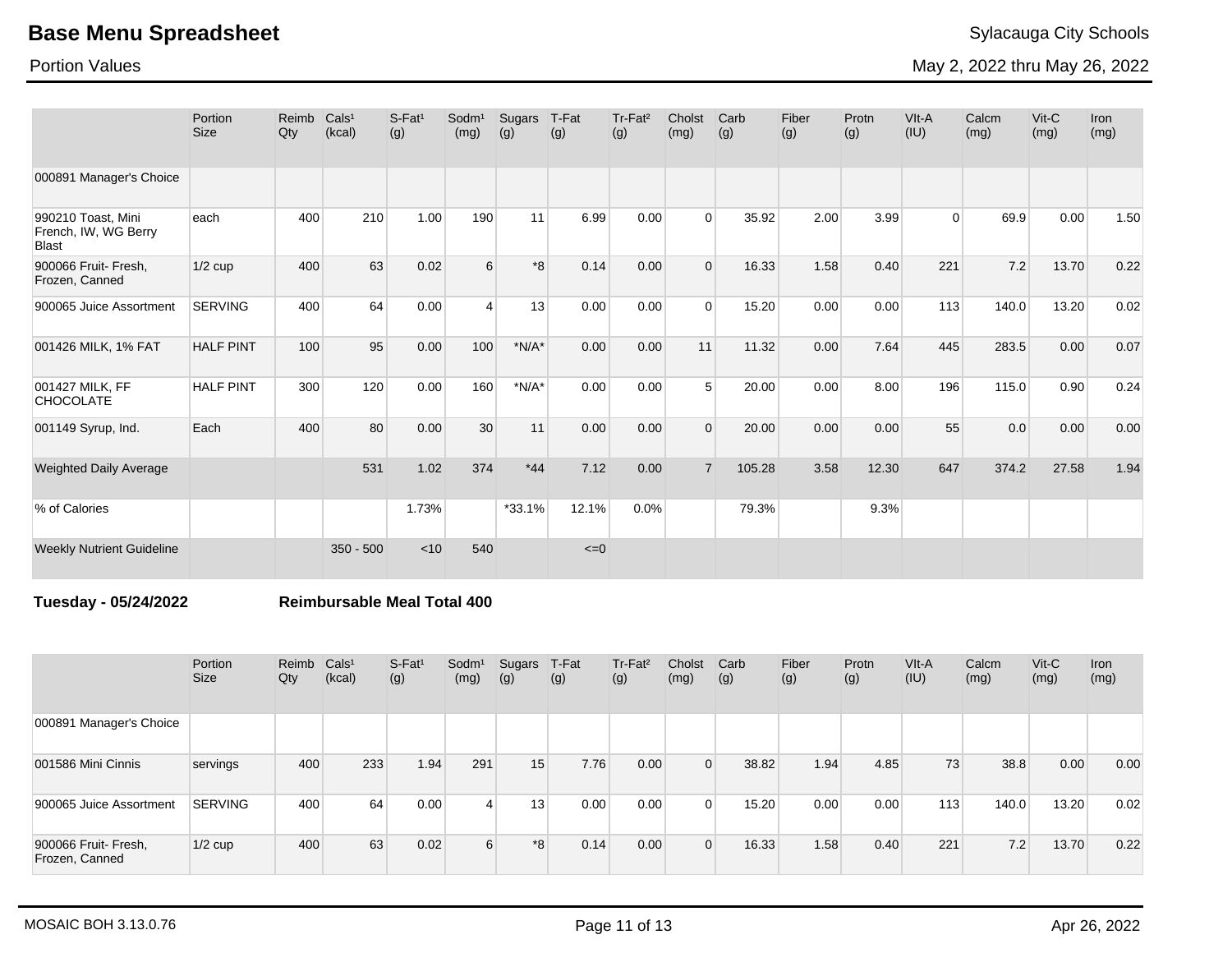Portion Values

May 2, 2022 thru May 26, 2022

|                                     | Portion<br>Size  | Reimb Cals <sup>1</sup><br>Qty | (kcal)      | $S-Fat1$<br>(g) | Sodm <sup>1</sup><br>(mg) | Sugars<br>(g) | T-Fat<br>(g) | Tr-Fat <sup>2</sup><br>(g) | Cholst<br>(mg)  | Carb<br>(g) | Fiber<br>(g) | Protn<br>(g) | $V$ lt-A<br>(IU) | Calcm<br>(mg) | $V$ it-C<br>(mg) | Iron<br>(mg) |
|-------------------------------------|------------------|--------------------------------|-------------|-----------------|---------------------------|---------------|--------------|----------------------------|-----------------|-------------|--------------|--------------|------------------|---------------|------------------|--------------|
| 001426 MILK, 1% FAT                 | <b>HALF PINT</b> | 100                            | 95          | 0.00            | 100                       | $*N/A*$       | 0.00         | 0.00                       | 11 <sub>1</sub> | 11.32       | 0.00         | 7.64         | 445              | 283.5         | 0.00             | 0.07         |
| 001427 MILK, FF<br><b>CHOCOLATE</b> | <b>HALF PINT</b> | 300                            | 120         | 0.00            | 160                       | $*N/A*$       | 0.00         | 0.00                       | $5^{\circ}$     | 20.00       | 0.00         | 8.00         | 196              | 115.0         | 0.90             | 0.24         |
| <b>Weighted Daily Average</b>       |                  |                                | 474         | 1.96            | 446                       | $*36$         | 7.90         | 0.00                       |                 | 88.17       | 3.52         | 13.16        | 664              | 343.1         | 27.58            | 0.44         |
| % of Calories                       |                  |                                |             | 3.72%           |                           | *30.4%        | 15.0%        | $0.0\%$                    |                 | 74.4%       |              | 11.1%        |                  |               |                  |              |
| <b>Weekly Nutrient Guideline</b>    |                  |                                | $350 - 500$ | $<$ 10          | 540                       |               | $\leq=0$     |                            |                 |             |              |              |                  |               |                  |              |

**Wednesday - 05/25/2022 Reimbursable Meal Total 400**

|                                        | Portion<br><b>Size</b> | Reimb<br>Qty | Cals <sup>1</sup><br>(kcal) | S-Fat <sup>1</sup><br>(g) | Sodm <sup>1</sup><br>(mg) | Sugars<br>(g) | T-Fat<br>(g) | Tr-Fat <sup>2</sup><br>(g) | Cholst<br>(mg) | Carb<br>(g) | Fiber<br>(g) | Protn<br>(g) | VIt-A<br>(IU) | Calcm<br>(mg) | $V$ it-C<br>(mg) | Iron<br>(mg) |
|----------------------------------------|------------------------|--------------|-----------------------------|---------------------------|---------------------------|---------------|--------------|----------------------------|----------------|-------------|--------------|--------------|---------------|---------------|------------------|--------------|
| 000891 Manager's Choice                |                        |              |                             |                           |                           |               |              |                            |                |             |              |              |               |               |                  |              |
| 001582 Waffles, Mini<br>Blueberry      | <b>EACH</b>            | 400          | 210                         | 1.00                      | 180                       | 12            | 6.00         | 0.00                       |                | 37.00       | 3.00         | 4.00         | 60            | 20.0          | 0.00             | 0.72         |
| 900065 Juice Assortment                | <b>SERVING</b>         | 400          | 64                          | 0.00                      | $\overline{4}$            | 13            | 0.00         | 0.00                       | $\Omega$       | 15.20       | 0.00         | 0.00         | 113           | 140.0         | 13.20            | 0.02         |
| 900066 Fruit- Fresh,<br>Frozen, Canned | $1/2$ cup              | 400          | 63                          | 0.02                      | 6                         | $*8$          | 0.14         | 0.00                       | $\Omega$       | 16.33       | 1.58         | 0.40         | 221           | 7.2           | 13.70            | 0.22         |
| 001426 MILK, 1% FAT                    | <b>HALF PINT</b>       | 100          | 95                          | 0.00                      | 100                       | $*N/A*$       | 0.00         | 0.00                       | 11             | 11.32       | 0.00         | 7.64         | 445           | 283.5         | 0.00             | 0.07         |
| 001427 MILK, FF<br><b>CHOCOLATE</b>    | <b>HALF PINT</b>       | 300          | 120                         | 0.00                      | 160                       | $*N/A*$       | 0.00         | 0.00                       | 5              | 20.00       | 0.00         | 8.00         | 196           | 115.0         | 0.90             | 0.24         |
| <b>Weighted Daily Average</b>          |                        |              | 451                         | 1.02                      | 335                       | $*34$         | 6.14         | 0.00                       | 11             | 86.36       | 4.58         | 12.31        | 652           | 324.3         | 27.58            | 1.16         |
| % of Calories                          |                        |              |                             | 2.04%                     |                           | *30.2%        | 12.3%        | 0.0%                       |                | 76.6%       |              | 10.9%        |               |               |                  |              |
| <b>Weekly Nutrient Guideline</b>       |                        |              | $350 - 500$                 | < 10                      | 540                       |               | $\leq=0$     |                            |                |             |              |              |               |               |                  |              |

**Thursday - 05/26/2022 Reimbursable Meal Total 400**